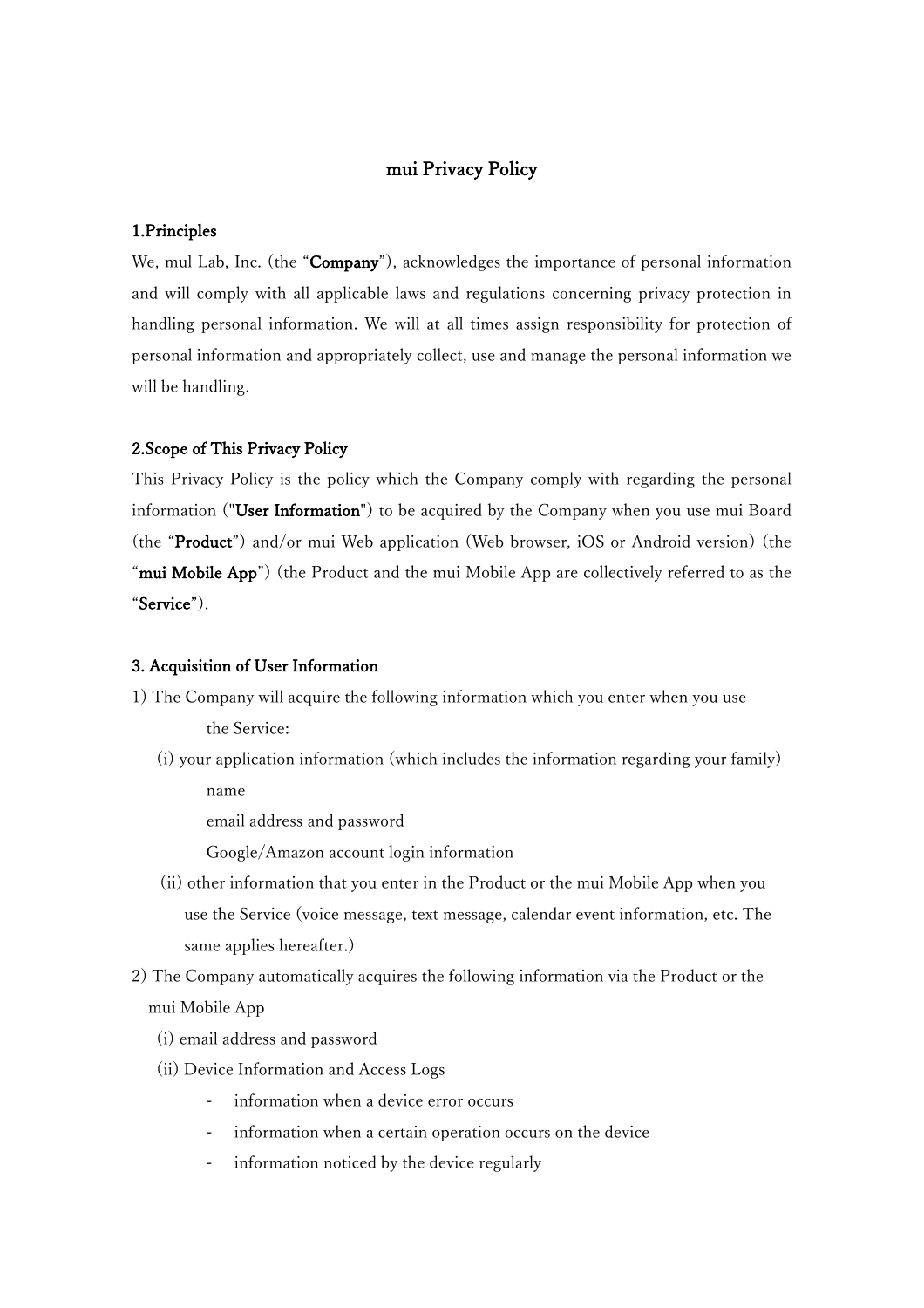- the specific ID information of the device, time-stamps and internal information of the hardware.
- (iii) Location Information (only if with your consent)
- (iv) Cookie data
- (v) the status of usage of the Service
- 3) The Company stores User Information for a period which is determined by the Company taking into account the nature of User Information, the purpose or utilization of User Information, etc.

## 4. Utilization Purpose of User Information

This information may be utilized for the following purpose only. The Company will not utilize User Information beyond the scope of the following purpose without obtaining in advance your consent.

(i) your application information

- to distribute or send communications or other notice associated with the use of the Service
- to conduct research and development to improve or enhance the functionality of the Service
- (ii) e-Mail Address
	- to use as log-in information when you use the Service;
	- to enable us to contact you with regard to usage of the Service to send e-Mail Magazines or other notice to you;
	- to notify you when you use the notification service on the mui Mobile App;
- (iii) Other Information that you enter in the Product or the mui Mobile App when you use the Service
	- to provide the Service;
- (iv) Device Information and Access Logs
	- to improve and/or optimize the Service;
	- to monitor, detect and deter unauthorized or fraudulent use of, or abuse of the Service; and
- (v) Location Information
	- to display weather forecasts when you use the Service (the location will be set by you at your sole discretion);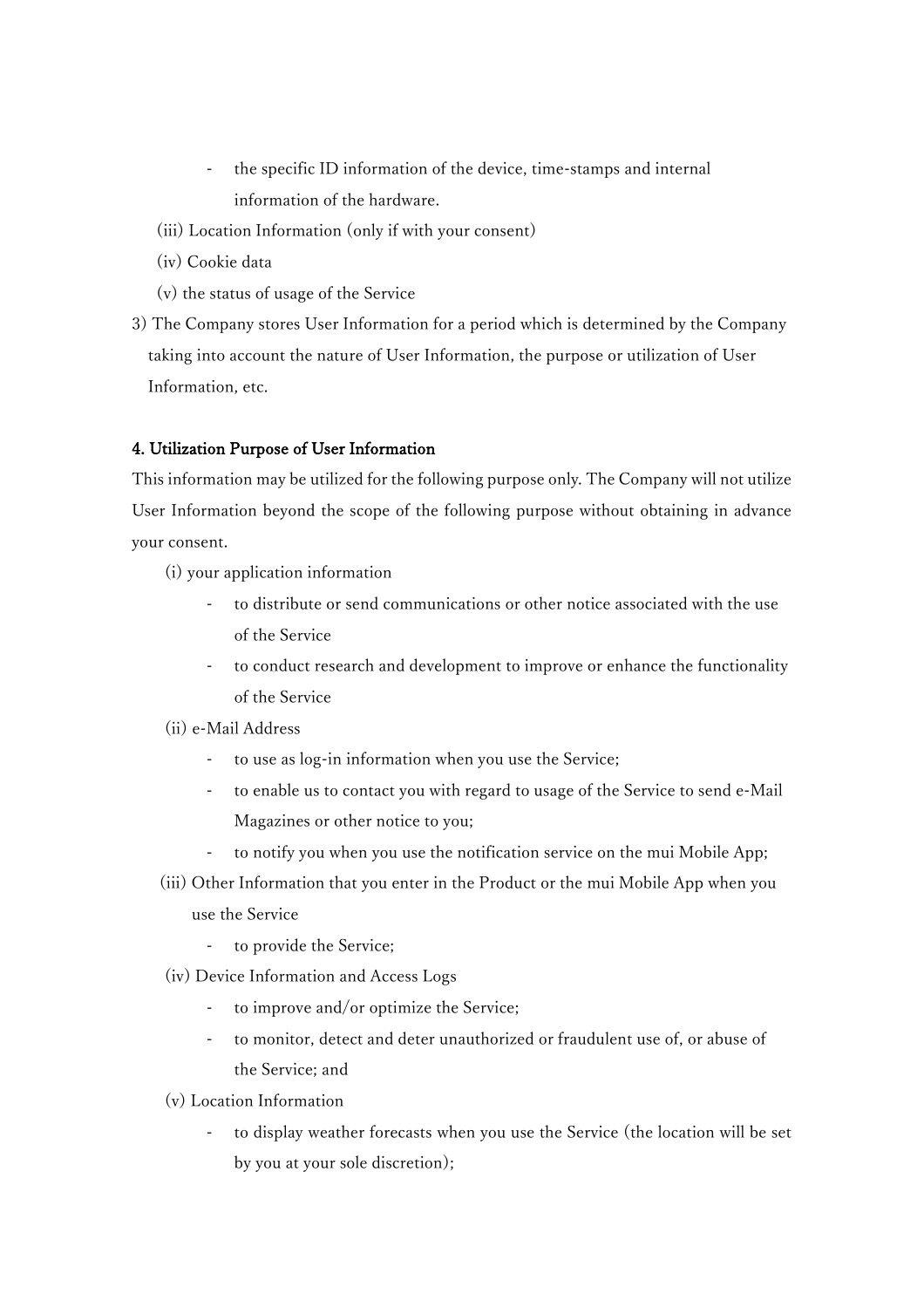- (vi) Cookie data
	- to keep the log-in status of the Service on the device.

## 5.Acquisition by information collection module

The Company acquires User Information in the following information collection modules incorporated into the mui Mobile App.

Name of the information collection module: Google Analytics

Name of the provider of the information collection module: Google LLC and its wholly subsidiary

User Information to be acquired: usage of this application purpose of utilization: to send notices regarding the Service and otherwise provide the Service notices and/or to conduct research and development to improve or enhance the functionality of the Service Utilization of User Information by information collection module provider: User Information acquired by the Company will be transferred to the server installed by Google, Inc.. For more information on the purpose of utilization and others regarding Google Analytics, please refer to the following; https://policies.google.com/privacy.

Name of the Information collection module: Amazon Pinpoint

Name of the provider of the information collection module: Amazon Web Services, Inc.

User Information to be acquired: usage of this application

purpose of utilization: to send notices regarding the Service and otherwise provide the Service and/or to conduct research and development to improve or enhance the functionality of the Service

Utilization of User Information by the information collection module provider: User Information acquired by the Company will be transferred to the server installed by Amazon Web Services, Inc.("AWS"). For more information on the purpose of utilization and others regarding Amazon Pinpoint, please refer to the following;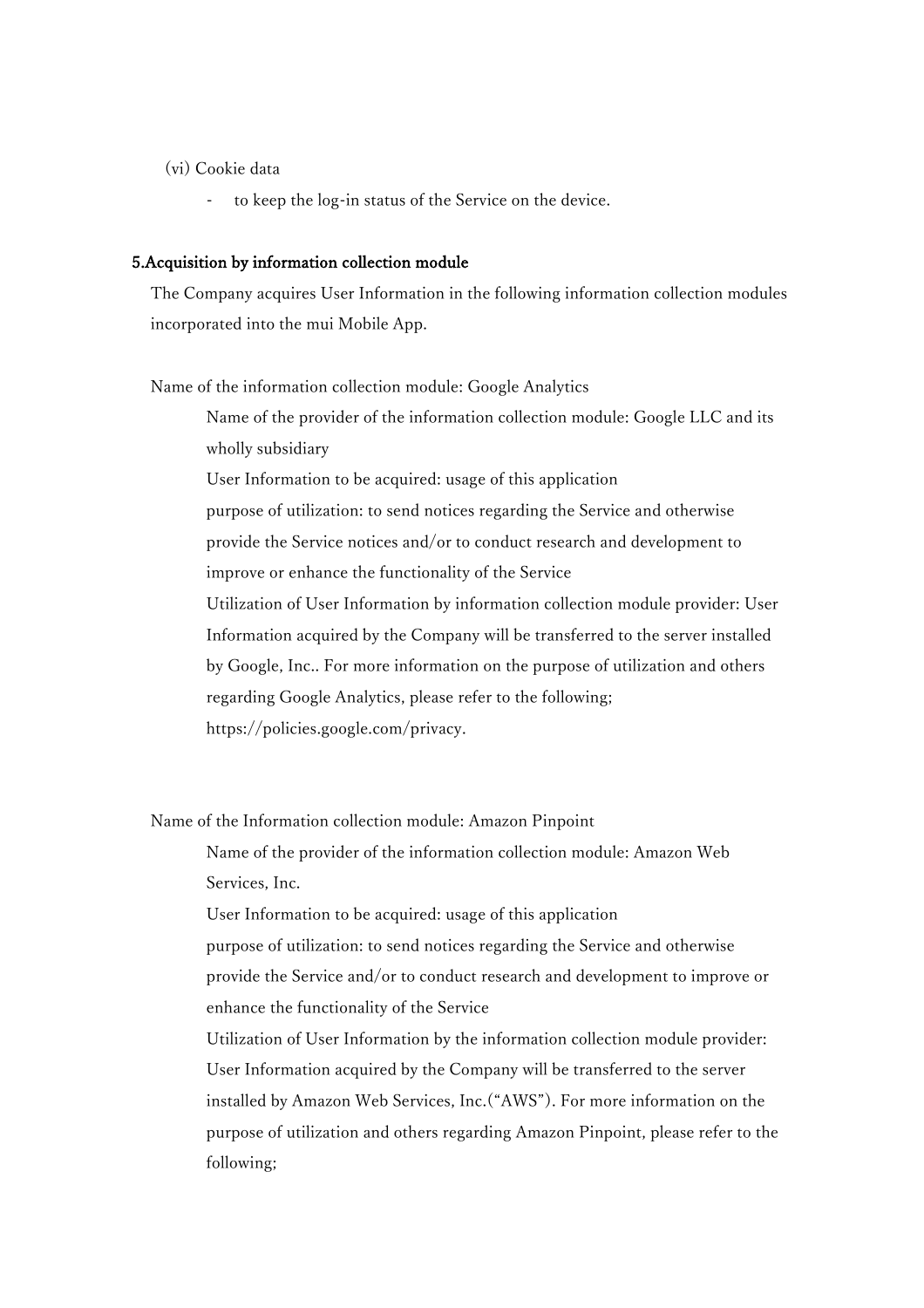https://aws.amazon.com/compliance/data-privacy-faq/

#### 6. Consent for Acquisition of User Information, etc.

You will be given the opportunity to review and agree to this Privacy Policy when you install themui Mobile App. Please check this Privacy Policy, understand the contents, and use the Service. This Privacy Policy is available on the following pages:

https://mui.jp/legal/

#### 7. Handling of User Information

The Company will handle User Information as follows;

- 1) The Company will make reasonable efforts to maintain and retain the most accurate and latest User Information.
- 2) The Company will establish appropriate physical, electronic and procedural safeguards in accordance with our internal rules and execute the safeguards in a strict manner.
- 3) The Company strictly direct and supervise our employees to comply with our internal rules of User Information.
- 4) In the case we retain a third-party service provider, we will take measures to protect User Information such as entering into a contract regarding data protection. The Company will strictly evaluate and choose all such third-party service providers.
- 5) The Company retain User Information you provide for the length of time needed to fulfill any of the applicable purposes of use described in this Privacy Policy. The Company may delete and destroy User Information when it is no longer needed.

# 8.Third-party Provision

Other than as described in this Privacy Policy and other applicable privacy policies or applicable laws, the Company will not provide User Information to any third parties without obtaining your consent, unless the Company believe in good faith that the Company are required or permitted to do so under applicable laws.

# 9. ID Collaboration with External Services

1) When you use the Service and desire to utilize the ID collaboration with the following services and other services designated by the Company from time to time (the "External Services"), the Company may obtain your information from the operator that operates the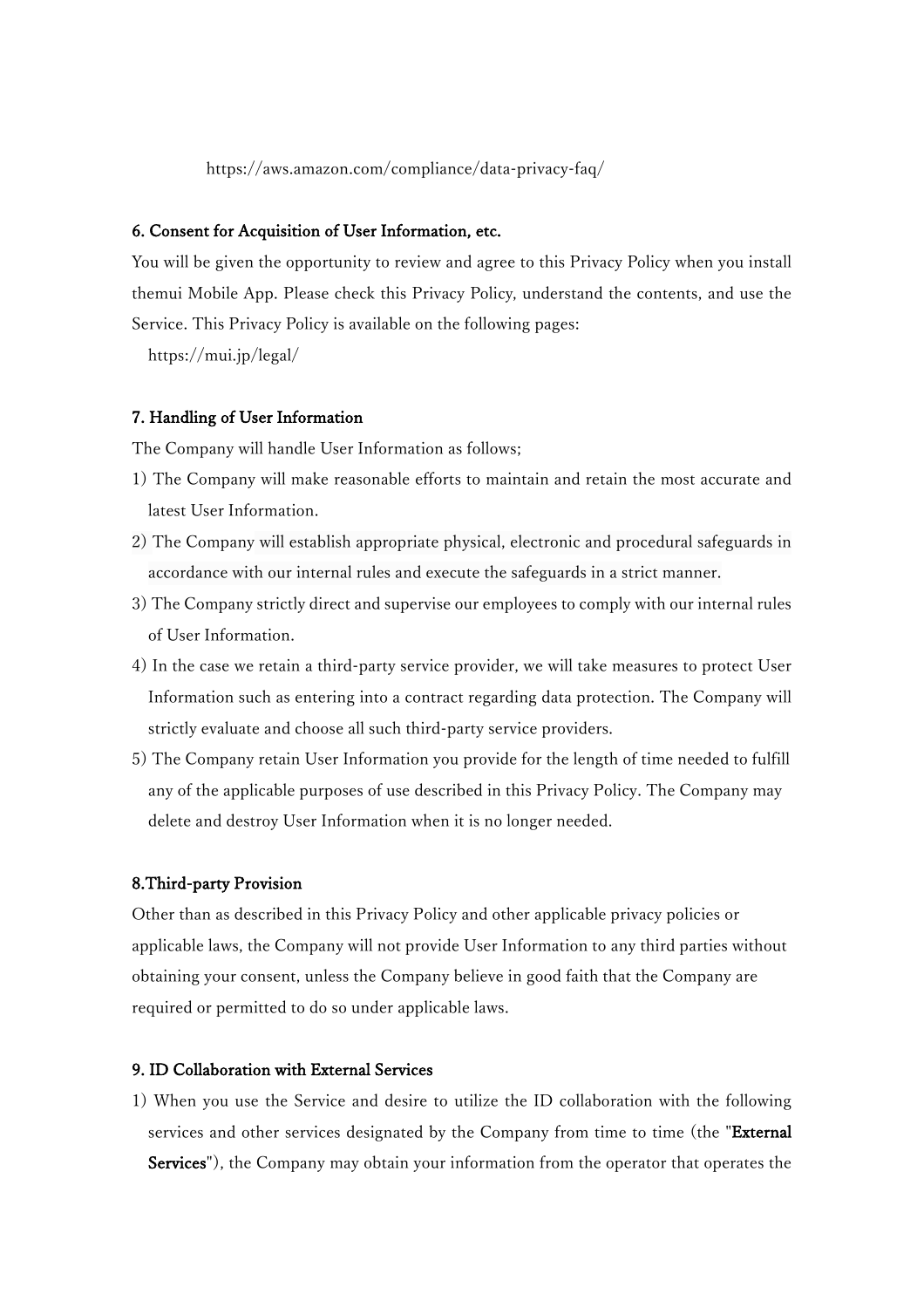External Services and use such information for the Service.

"Google Account" provided by Google LLC

"Amazon ID" provided by Amazon.com Inc.

2) In the cases set forth in the preceding paragraph, you shall, at your own responsibility, use the External Services after managing the ID, etc. of the External Services, and the Company shall not be liable to nor responsible for you regarding the External Services.

## 10. Data acquisition from external services

If you choose to link your account with the following service when using this Service, the Company will acquire your data from the business operator that operates the service and use the information in this service.

(i)Google Calendar

All calendars and calendar schedules linked to your account are referenced and displayed on the Product or the mui Web App. The Company will not edit the linked calendars and calendar schedules.

#### 11. Disclosure, correction or suspension of User Information

Subject to applicable laws, you may have a right to access, rectify, erase User Information and to withdraw your consent to process User Information and request the Company to stop using User Information. To exercise any of your other rights under applicable law, you may contact the Company on the following email address.

# 12. Questions/Comments/Concerns

If you have any questions, comments, or concerns about the Service or User Information, please contact us via the following email address.

 mui Lab, Inc. support@muilab.com 2) Contact details of the Company's Data Protection Officer are as follows;

<Data Protection Officer>

mui Lab, Inc.

Attn: Data Protection Officer

Morita Bldg 2F, 294-1Tawaraya-Cho, Nakagyo-ku